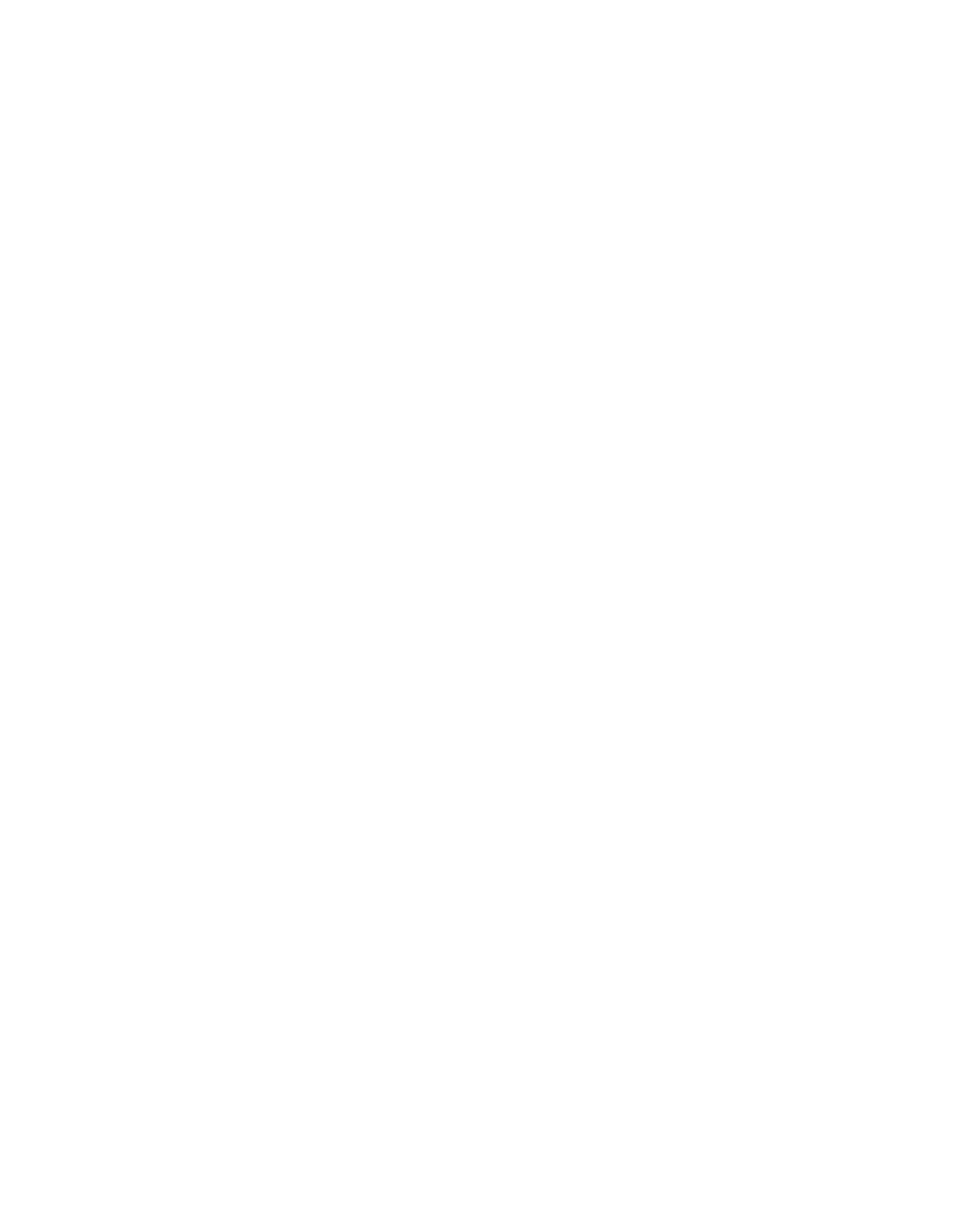# **CHAPTER 9 – BUILDING REGULATIONS**

# **Article 1 – Building Inspector**

## **SECTION 9-101: POWERS AND AUTHORITY**

The building inspector shall be the village official who shall have the duty of enforcing all building and housing regulations as herein prescribed. He may be removed at any time for good and sufficient cause by the Village Board. In the event that the Village Board fails to appoint a building inspector, the utilities superintendent shall be the building inspector ex officio. The duties of the building inspector shall be as follows. He shall:

A. Inspect all buildings repaired, altered, built or moved in the Village as often as necessary to insure compliance with all village ordinances and is authorized, upon properly identifying himself, to enter, inspect, survey and investigate between the hours of 8:00 a.m. and 5:00 p.m. or at any time if an emergency exists or if requested by the owner or occupant thereof. He shall also investigate all complaints, whether verbal, written or in the form of a petition, alleging and charging that a violation of the municipal ordinances exists and that a building or structure is unfit or unsafe for human habitation.

B. At the direction of the Village Board, issue permission to continue any construction, alteration or relocation when the board is satisfied that no provision will be violated. If the stop order is an oral one, it shall be followed by a written stop order within one hour. Such written order may be served by the chairman or designated agent.

C. Have no financial interest in the furnishing of labor, materials or appliances for the construction, alteration or maintenance of a building, except where he is the owner of a building, and he shall not act as an agent for any said dealer or as an agent for the sale, lease or rental of any real estate.

D. Keep records of all complaints received and issued, inspection reports, and orders and prepare an annual report based on the records kept. The records shall be available for public inspection.

E. Serve as the floodplain enforcement official as provided in Chapter 10, Article 1.

F. Report to the Village Board as often as may be deemed necessary.

G. Have such other duties and issue such permits as the board may direct.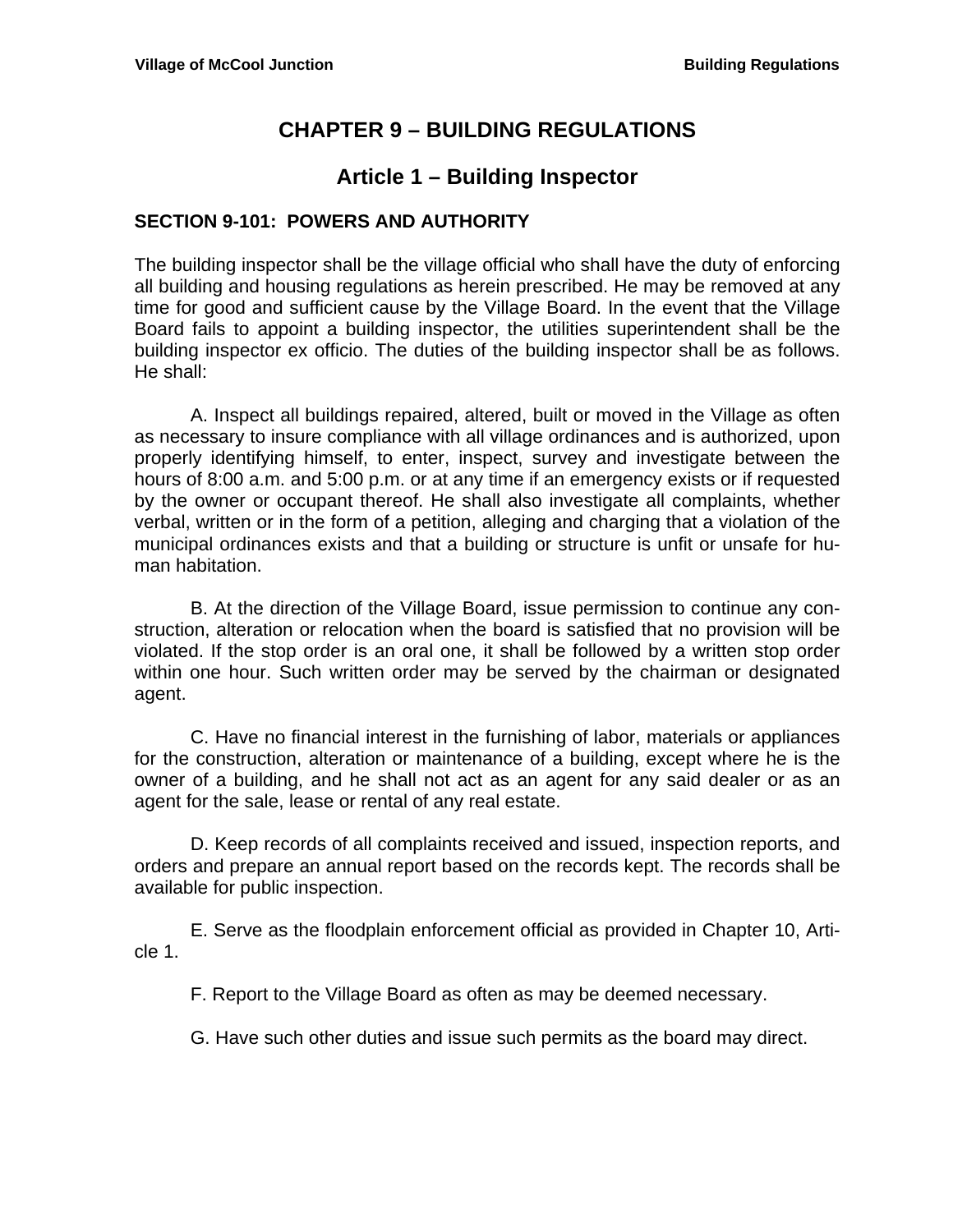## **SECTION 9-102: RIGHT OF ENTRY**

It shall be unlawful for any person to refuse to allow the building inspector entry into any building or structure where the work of construction, alteration, repair or relocation is taking place, for the purpose of making official inspections, at any reasonable hour.

#### **SECTION 9-103: PERMIT CARD**

Upon the issuance of a building permit, the building inspector shall furnish to the applicant a permit card which shall be a distinctive color and shall contain the nature of the work, the location of the building, the number of the permit and the date of issuance. The said card shall be prominently displayed on the principal frontage of the building site close to or upon the building or structure and shall so remain until the final inspection has been made.

#### **SECTION 9-104: TIME OF INSPECTION**

A. The building inspector, upon notification from the permit holder or his agent, shall make the following inspections of the building or structure and shall either approve that portion of the construction as completed or shall notify the permit holder or his agent that the work fails to comply with the requirements of the municipal code:

- 1. Foundation inspection shall be made after trenches are excavated and the necessary forms erected;
- 2. Frame inspection shall be made after the roof, framing, fire-blocking, and backing is in place and all pipes, chimneys, and vents are complete; and
- 3. Final inspection shall be made after the building is completed and ready for occupancy.

B. It shall be unlawful for any person to do work or cause work to be done beyond the point indicated in each successive inspection without the written approval of the building inspector.

### **SECTION 9-105: APPEAL FROM DECISION**

In the event it is claimed that the true intent and meaning of this chapter has been wrongly interpreted by the building inspector, that the time allowed for compliance with any order of the building inspector is too short or that conditions peculiar to a particular building make it unreasonably difficult to meet the literal requirements prescribed by this chapter and by the building inspector, the owner, his agent or the occupant may file a notice of appeal within ten days after the decision or order of the building inspector has been made. The Village Board shall hear all appeals and shall have the power and authority, when appealed to, to modify the decision or order of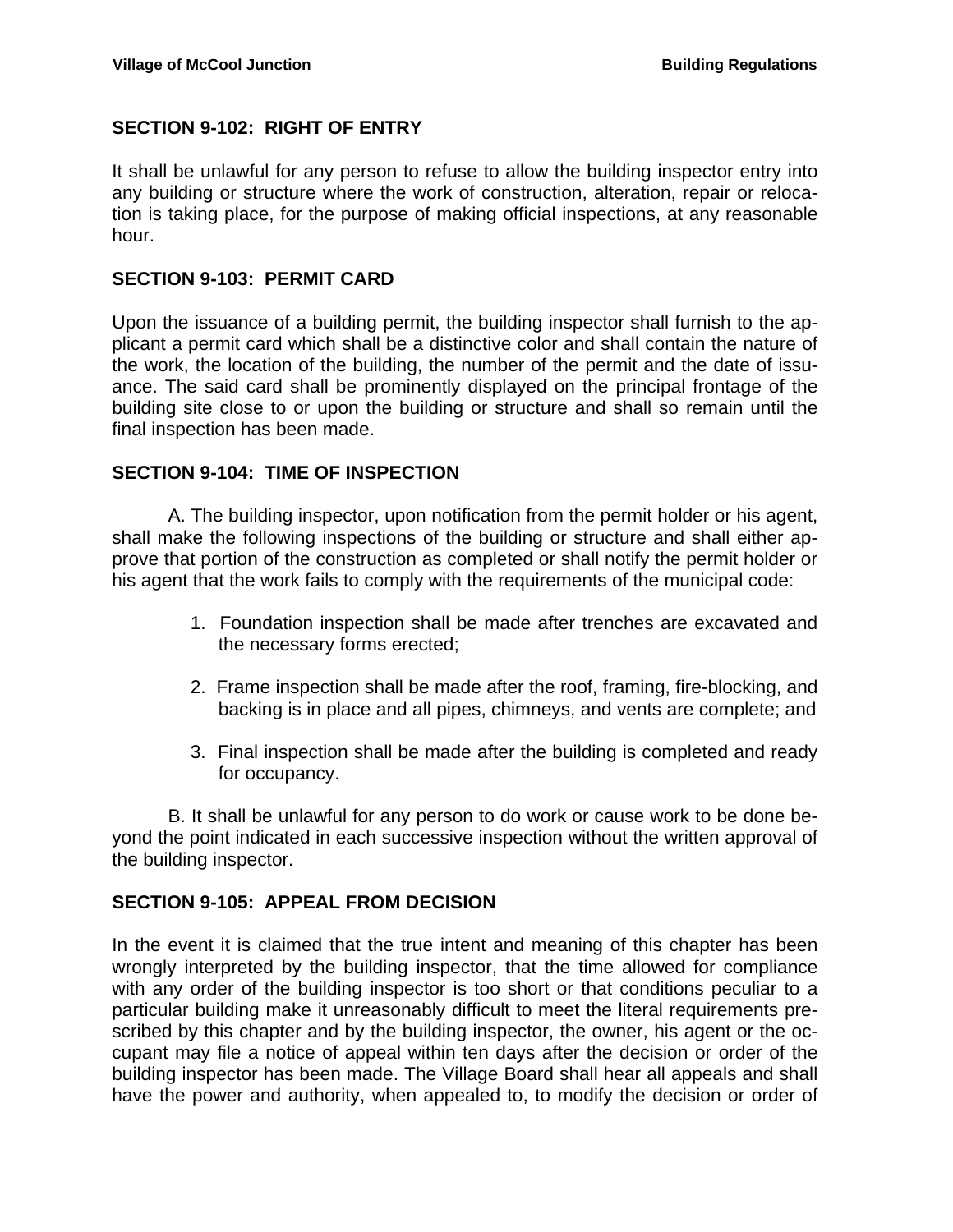the building inspector. Such a decision shall be final, subject only to any remedy which the aggrieved person may have at law or equity. Applications for review shall be in writing and shall state the reasons why the variance should be made. A variance shall be granted only where it is evident that reasonable safety and sanitation is assured and may include conditions not generally specified by this code to achieve that end. A copy of any variance so granted shall be sent to both the building inspector and the applicant.

## **SECTION 9-106: BARRICADES AND LIGHTS**

It shall be the duty of the owner, tenant or lessee causing the construction, demolition or moving of any building or improvement within the Village to have all excavations, open basements, building materials and debris protected by suitable guards or barricades by day and by warning lights at night during the time that such work is in progress. The failure, neglect or refusal of said persons to erect such guards shall constitute a violation of this section and the chairman or designated agent or the building inspector shall stop all work until guards are erected and maintained as required.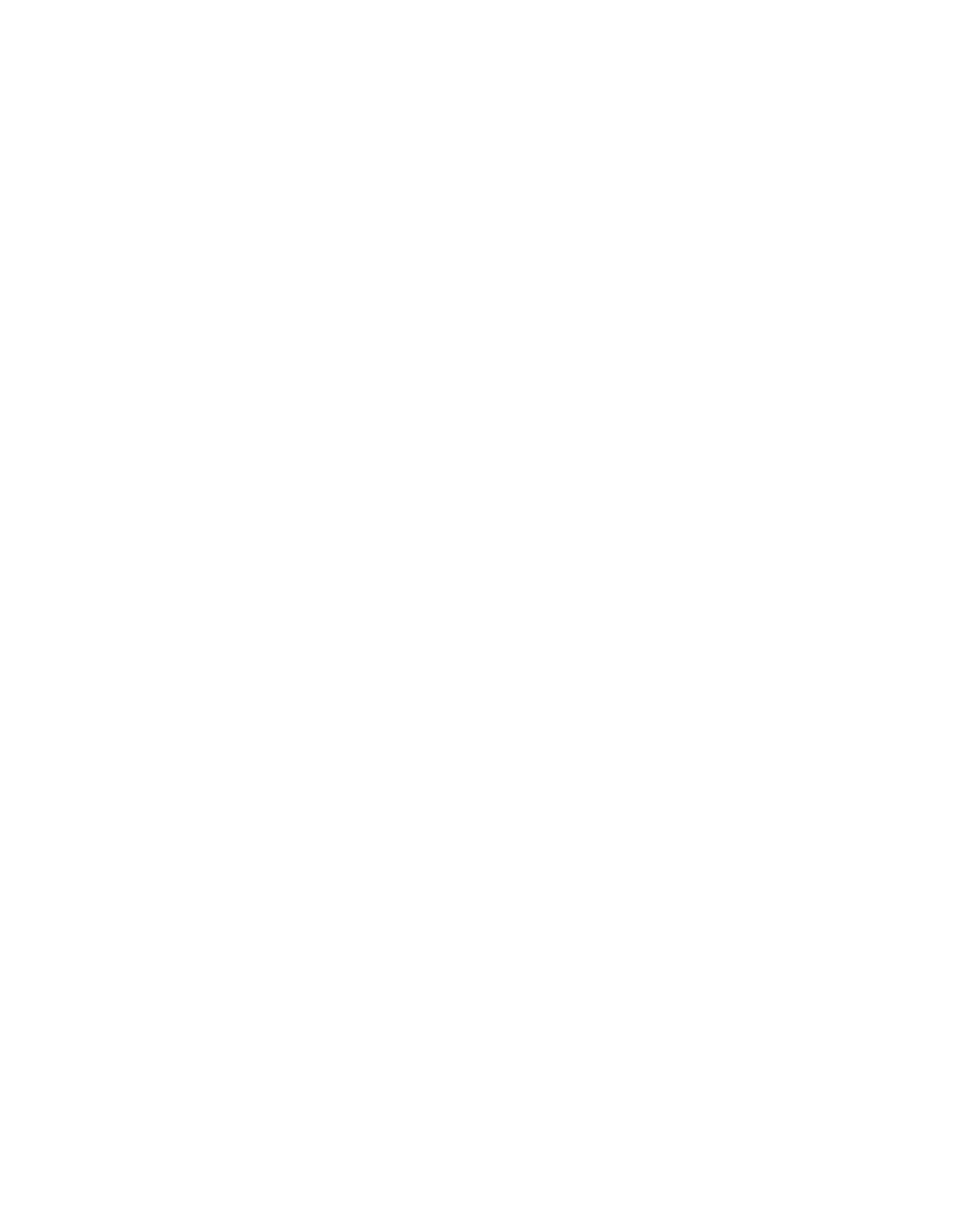# **Article 2 – Zoning Permits**

## **SECTION 9-201: WORDS AND PHRASES DEFINED**

For the purposes of this article, the following terms, phrases, words and their derivations shall have the meanings given herein.

"Building" shall mean a structure designed, built or occupied as a shelter or roofed enclosure for persons, animals or property and used for residential, business, mercantile, storage, commercial, industrial, institutional, assembly, educational or recreational purposes. A structure of the following dimensions shall not fall within this definition: 12 feet wide, 24 feet long, 15 feet high.

"Person" shall mean any person, firm, partnership, association, corporation, company or organization of any kind.

## **SECTION 9-202: CONSTRUCTION, REPAIR, ENLARGEMENT, DEMOLISHING OR RELOCATION OF BUILDING; APPLICATION**

 A. Any person desiring to commence or proceed to erect, construct, repair, enlarge, demolish or relocate any building or dwelling or cause the same to be done shall file with the village clerk an application for a permit. The application shall be in writing on a form to be furnished by the village clerk.

 B. Every such application shall set forth the legal description of the land upon which the construction or relocation is to take place, the nature of the use or occupancy, the principal dimensions, the estimated cost, the names of the owner, architect, and contractor and such other information as may be requested thereon.

C. Applications for building relocations shall be accompanied by the following documents:

- a. *Tax Certificate*. The owner of the building to be moved shall file with the application sufficient evidence that the building and lot from which it is to be removed are free of any entanglements and that all taxes and any village charges against the same are paid in full.
- b. *Certificate of Ownership or Entitlement*. The applicant, if other than the owner, shall file with the application a written statement or bill of sale signed by the owner or other sufficient evidence that he is entitled to move the building.

D. All applications shall be accompanied by a permit fee in an amount set by resolution and available for inspection at the village office, which shall be paid over to the village clerk, who shall credit it to the general fund.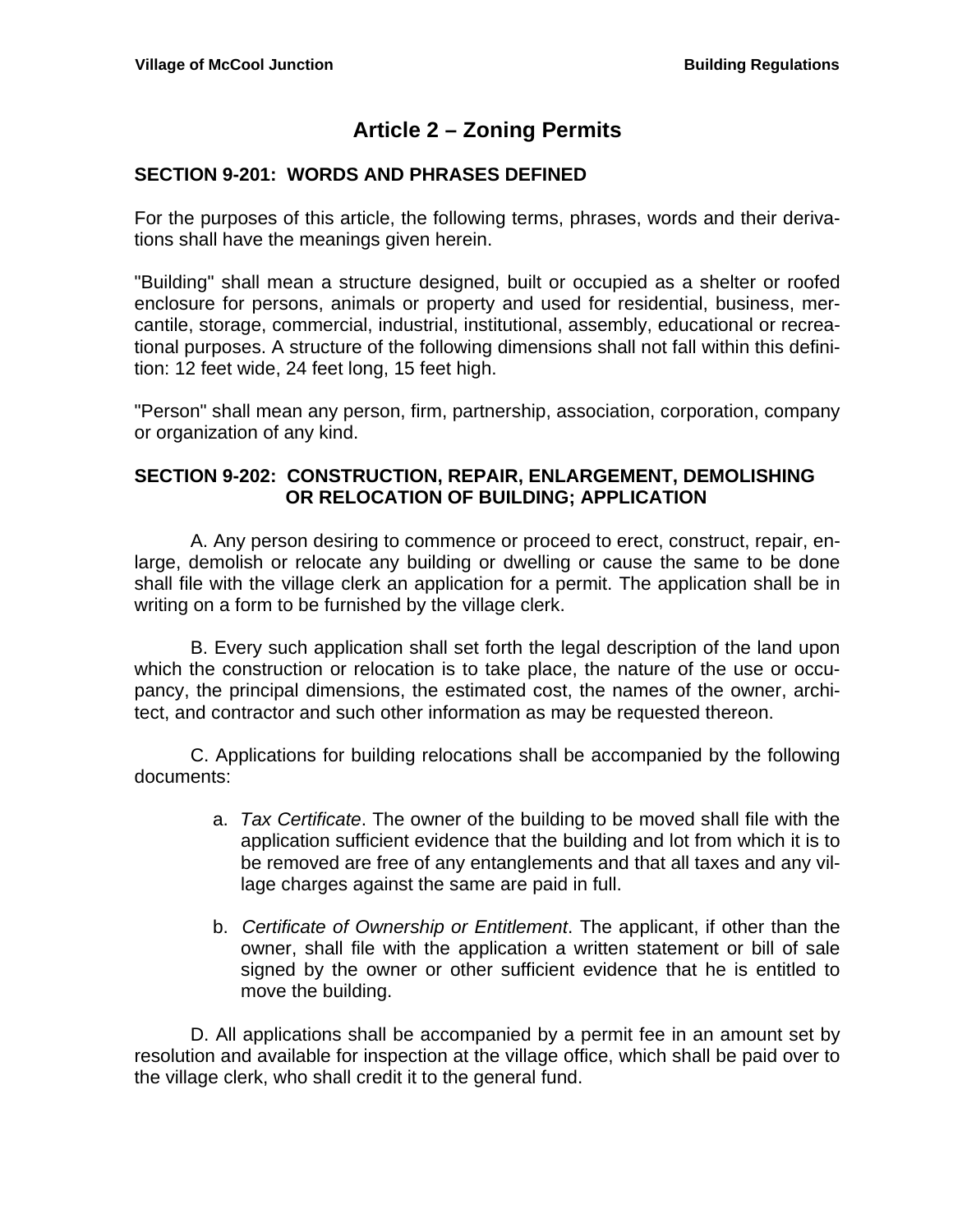E. The application, plans and specifications so filed with the village clerk shall be checked and examined by the Village Board and if they are found to be in conformity with the requirements of this chapter and all other ordinances applicable thereto, the board shall authorize the village clerk to issue the said applicant a permit upon the payment of the permit fee of set by resolution and on file at the village office for public inspection. Whenever there is a discrepancy between permit application procedures contained herein and those contained in any building code adopted by reference, the provisions contained herein shall govern. (Neb. Rev. Stat. §17-550, 17- 1001)

# **SECTION 9-203: PERMIT LIMITATION**

If the work for which a permit has been issued shall not have begun within six months of the date thereof or if the construction is discontinued for a period of six months, the permit shall be void. Before work can be resumed, a new permit shall be obtained in the same manner and form as an original permit.

# **SECTION 9-204: DUPLICATE TO COUNTY ASSESSOR**

Whenever a building permit is issued for the erection, alteration or repair of any building within the Village's jurisdiction and the improvement is \$1,000.00 or more, a duplicate of such permit shall be filed with the county assessor. (Neb. Rev. Stat. §18-1743)

## **SECTION 9-205: BUILDING RELOCATION; INTERFERENCE**

A. Whenever it shall be necessary for any permittee in moving a building to interfere with any electric or telephone poles or wires, the public service company or companies owning, using or operating such poles or wires shall, upon such notice as is provided in their respective franchises or, if no provision for notice is made therein, then upon 24 hours' notice, be present and assist or, if necessary, move such poles and wires; and the expense of said removal, as estimated, shall be paid in advance by applicant unless it is otherwise provided in said companies' franchises.

B. Whenever the moving of any building necessitates interference with any water main or sewer main belonging to the Village, notice in writing of the time and route of such building moving operations shall be given to the building inspector, who shall proceed on behalf of the village law enforcement official. The notice herein provided for shall be given to said village official or public service company or companies, as case is, by the licensed house mover.

## **SECTION 9-206: BUILDING RELOCATION; DUTIES OF PERMITTEE**

Every permittee under this article shall:

 A. Move a building only over streets designated for such use in the written permit.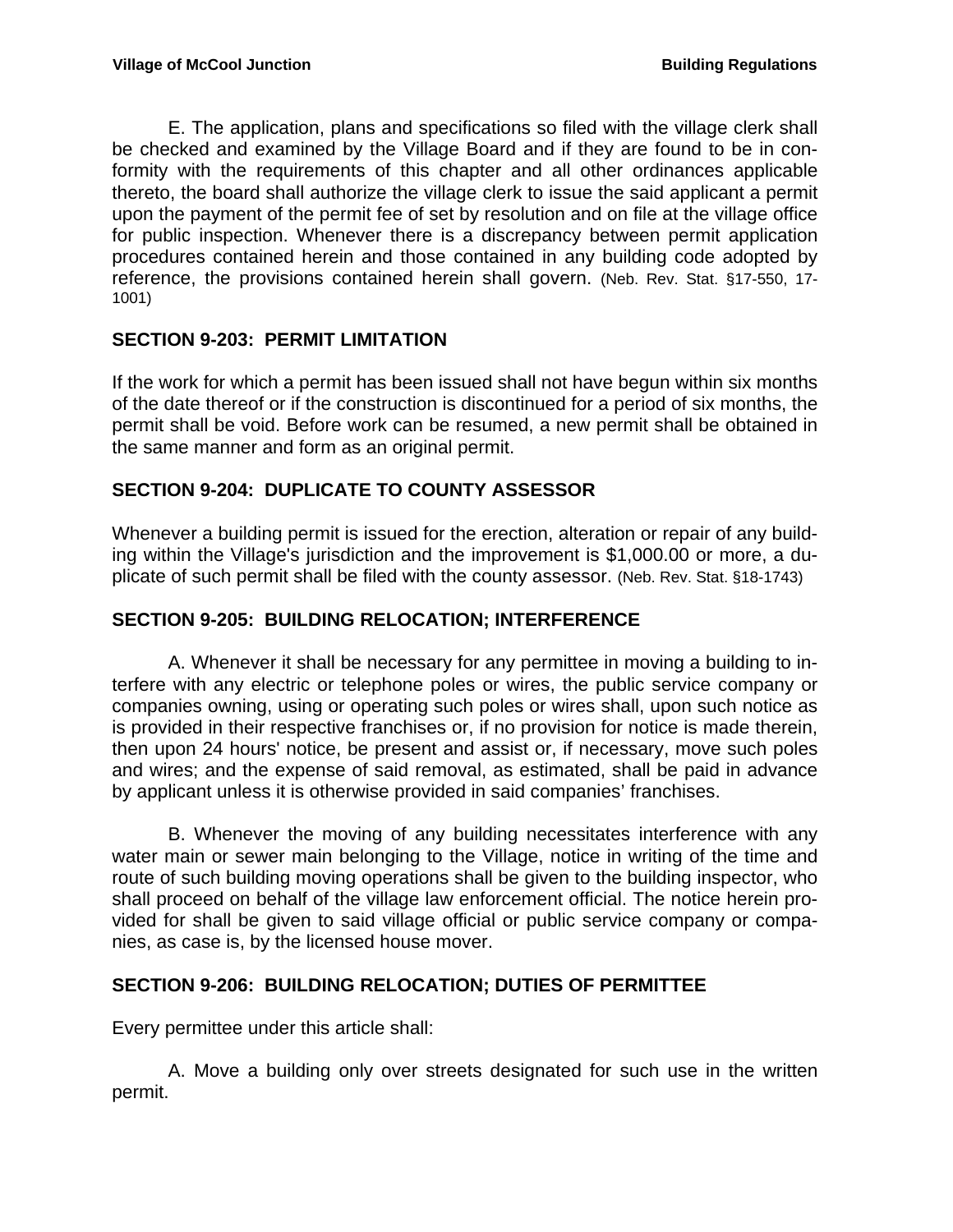B. Notify the village clerk in writing of a desired change in moving date and hours as proposed in the application.

 C. Notify the village clerk in writing of any and all damage done to property belonging to the Village within 24 hours after the damage or injury has occurred.

 D. Cause red lights to be displayed during the night on every side of the building while it is standing on a street, in such manner as to warn the public of the obstruction and shall at all times erect and maintain barricades across the streets in such manner as to protect the public from damage or injury by reason of the removal of the building.

 E. Remove the building from the village streets after four days of such occupancy, unless an extension is granted by the chairman and Board of Trustees.

 F. Comply with the building code, the fire zone, zoning ordinances and all other applicable ordinances and laws upon relocating the building in the Village.

 G. Pay the expense of a traffic officer ordered by the chairman or his designated agent to accompany the movement of the building to protect the public from injury.

 H. Within ten days from the issue date of the permit, remove all rubbish and materials and fill all excavations to existing grade at the original building site so that the premises are left in a safe and sanitary condition.

 I. See that the sewer line is plugged with a concrete stopper, the water shut off, and the meter returned to the village water office; notify the gas and electric service companies to remove their services.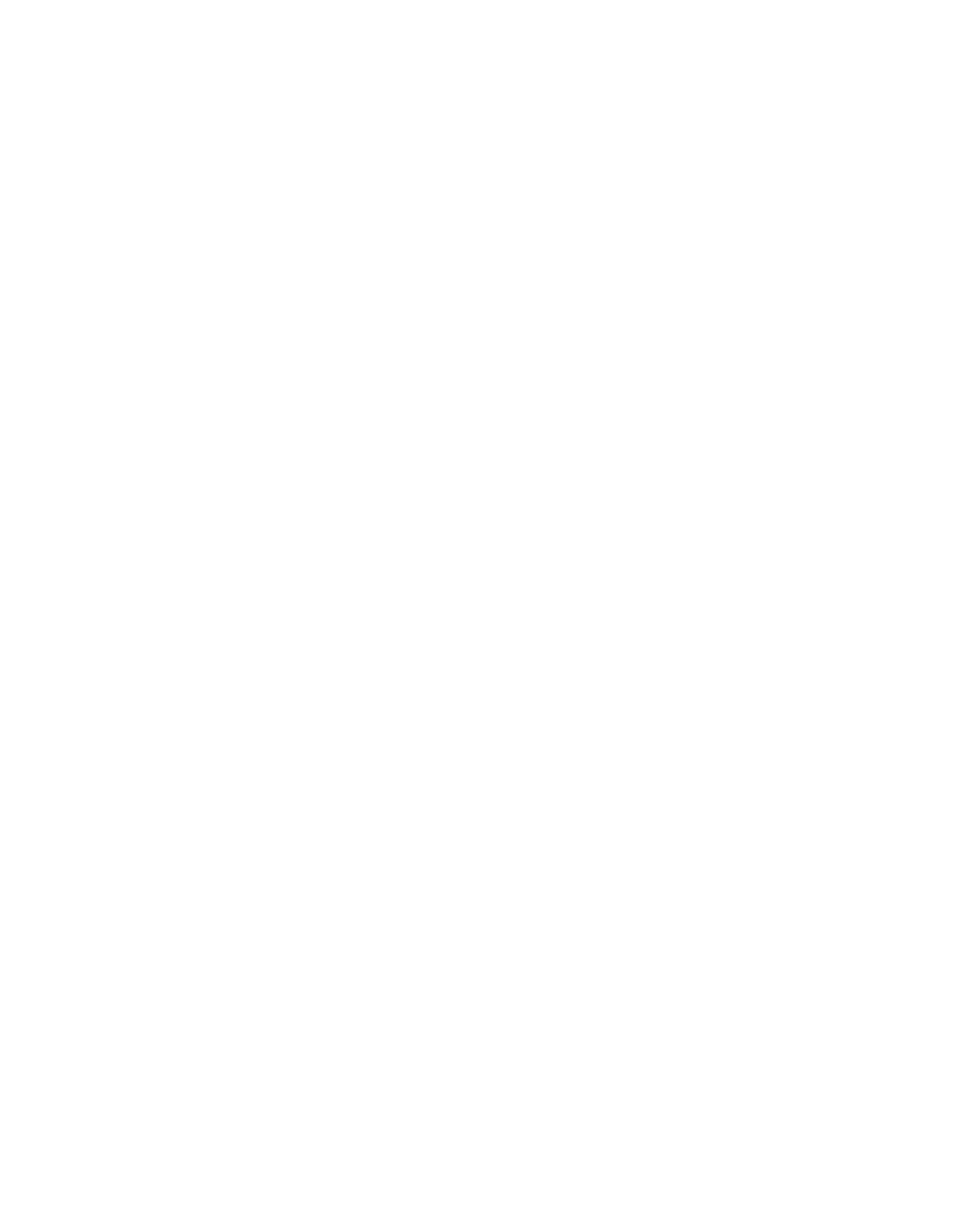# **Article 3 – Codes Adopted**

## **SECTION 9-301: BUILDING CODE; ADOPTED BY REFERENCE**

To provide certain minimum standards, provisions, and requirements for safe and stable design, methods of construction, and uses of materials in buildings hereafter erected, constructed, enlarged, altered, repaired, relocated, and converted, the 2009 edition of the International Building Code (IBC) published by the International Code Council and printed in book or pamphlet form, is hereby incorporated by reference, in addition to all amendments, as though printed in full herein insofar as said code does not conflict with the statutes of the State of Nebraska. One copy of the International Building Code shall be on file at the office of the village clerk, available for public inspection during office hours. The provisions of the International Building Code shall be controlling throughout the Village and throughout its zoning jurisdiction.

### **SECTION 9-302: PLUMBING CODE; ADOPTED BY REFERENCE**

To provide certain minimum standards, provisions and requirements for safe and stable installation, methods of connection and uses of materials in the installation of plumbing and heating, the most recent edition of the National Plumbing Code, printed in book or pamphlet form, is hereby incorporated by reference, in addition to all amendments, as though printed in full herein insofar as said code does not conflict with state statutes. One copy of the National Plumbing Code shall be on file at the office of the village clerk, available for public inspection during office hours. The provisions of the Plumbing Code shall be controlling throughout the Village and throughout its zoning jurisdiction. (Neb. Rev. Stat. §17-1001, 18-132, 19-902, 19-922)

### **SECTION 9-303: ELECTRICAL CODE; ADOPTED BY REFERENCE**

The most recent edition of the National Electrical Code, as recommended by the National Fire Protection Association, is hereby adopted and incorporated by reference as though printed in full herein insofar as said code does not conflict with state statutes. One copy of the current electrical code shall be on file at the office of the city clerk, available for public inspection during office hours. The provisions of the electrical code shall be controlling throughout the Village and throughout its zoning jurisdiction. (Neb. Rev. Stat. §18-132)

### **SECTION 9-304: HOUSING CODE; ADOPTED BY REFERENCE**

The most recent edition of the Uniform Housing Code, printed by International Conference of Building Officials, is hereby adopted and incorporated by reference as though printed in full herein insofar as said code does not conflict with state statutes. One copy of the current housing code shall be on file at the office of the village clerk, available for public inspection during office hours. The provisions of the housing code shall be controlling throughout the Village and throughout its zoning jurisdiction. (Neb. Rev. Stat. §18-132)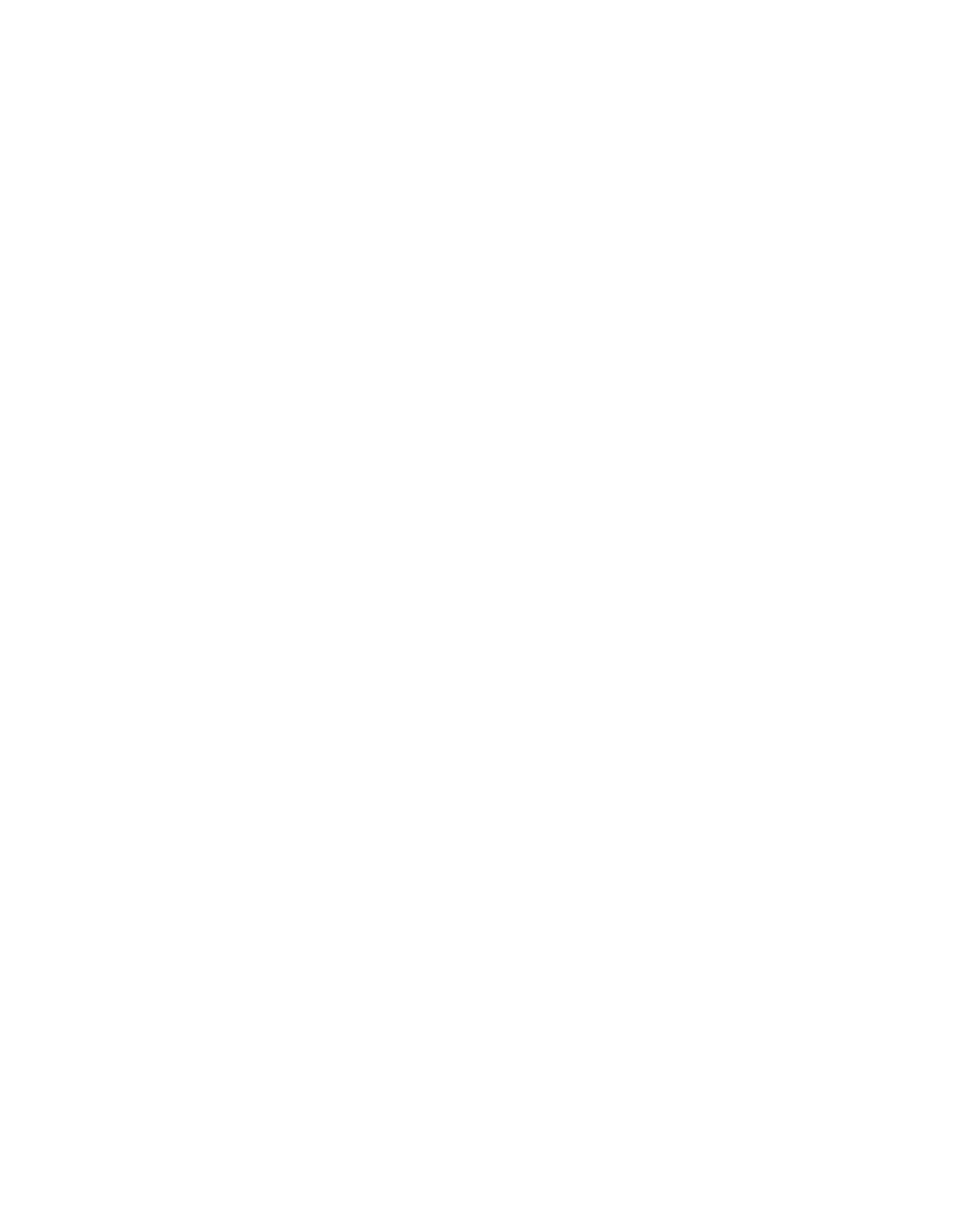# **Article 4 – Lighting and Thermal Efficiency Standards**

## **SECTION 9-401: NEED**

The Village finds that there is a present and continuing need to provide for the development and implementation of minimum lighting and thermal efficiency standards for buildings to insure coordination with federal policy under the Energy Conservation Standards for New Buildings Act of 1976, to promote the conservation of dwindling energy resources, and to provide for the public health, safety and welfare.

### **SECTION 9-402: TERMS; DEFINED**

As used in this article, unless the context otherwise requires, the following definitions shall apply:

"Addition" shall mean any construction added to an existing building which will increase the floor area of that building by 5% or more.

"Architect" or "engineer" shall mean any person registered pursuant to Neb. Rev. Stat. §81-847.

"Building" shall mean any structure which utilizes or will utilize a heating system, cooling system or domestic hot water system, including new buildings, renovated buildings and additions but not including any structure which has a consumption of traditional energy sources for all purposes not exceeding the energy equivalent of one watt per square foot.

"Floor area" shall mean the total area of a building, expressed in square feet, which is within the exterior face of the shell of the structure which is heated or cooled.

"Prime contractor" shall mean the person, persons, entity or entities who have a contract with the owner and is the one responsible for the overall construction of any building or the installation of any component which affects the energy efficiency of the building. "Prime contractor" shall also mean a property owner who performs the work of a prime contractor.

"Renovation" shall mean alterations on an existing building which will cost more than 50% of the replacement cost of such building at the time work is commenced or which was not previously heated or cooled, for which a heating or cooling system is now proposed, except that the restoration of historical buildings shall not be included.

"Residential building" shall mean a building three stories or fewer that is used primarily as one or more dwelling units.

"Standard" shall mean *The Model Energy Code*, 1983 Edition, of the Council of American Building Officials.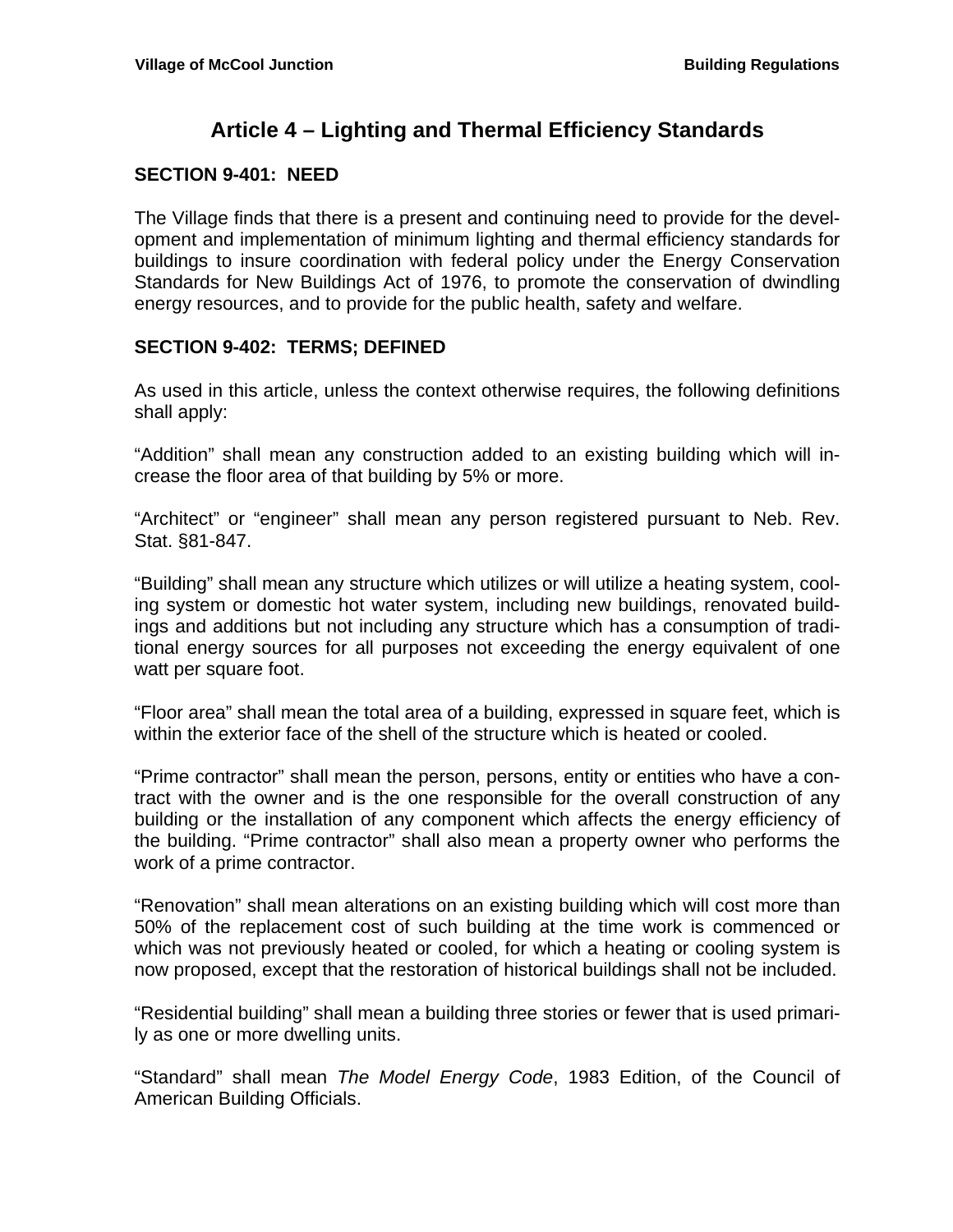"Traditional energy sources" shall mean electricity, petroleum-based fuels, uranium, coal and all nonrenewable forms of energy.

# **SECTION 9-403: STANDARD; APPLICABILITY**

The Standard shall apply to all new buildings or renovations of or additions to any existing buildings on which construction is initiated on or after the effective date of this section.

# **SECTION 9-404: EXEMPTIONS**

The following shall be exempt from this act:

A. Any building which has a peak design rate of energy usage for all purposes of less than one watt or 3.4 British Thermal Units per hour per square foot of floor area.

B. Any building which is neither heated nor cooled.

C. Any building or portion thereof which is owned by the United States of America.

D. Any mobile home as defined by Neb. Rev. Stat. §71-4603.

E. Any manufactured housing unit as defined by Neb. Rev. Stat. §71-1557(1).

F. Any building (1) listed on the National Register of Historic Places, (2) determined to be eligible for the National Register of Historic Places by the state historic preservation officer or (3) designated as an individual landmark or heritage preservation site by the Village or located within a designated landmark or heritage preservation district.

G. Any building to be renovated that is located within an area that has been designated blighted by the Village.

H. All residential buildings.

## **SECTION 9-405: COMPLIANCE; APPEAL**

 A. For purposes of insuring compliance with the Standard, the chief building inspector may conduct such inspections and investigations as are necessary to make a determination of compliance and may issue an order containing and resulting from the findings of such inspections and investigations; and a building owner may request that the office undertake a determination pursuant to this section. Such request shall include a list of reasons why the building owner believes such a determination is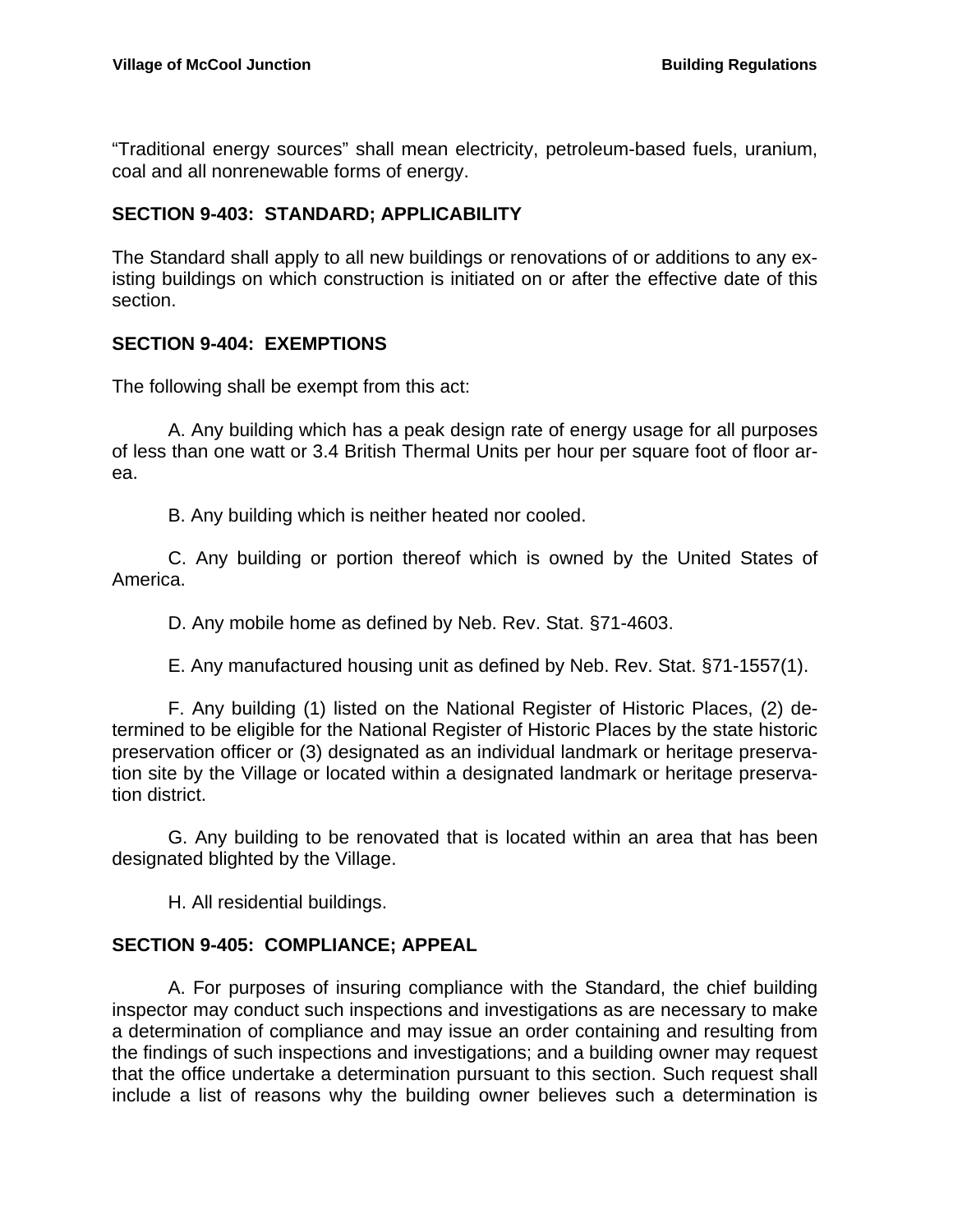necessary.

 B. A building owner aggrieved by the chief building inspector's determination, or refusal to make such determination, may appeal such determination or refusal to the Village Board.

 C. The chief building inspector may charge an amount sufficient to recover the costs of providing such determinations.

D. Buildings constructed after the adoption of the Standard shall be exempt from the provisions of this section.

### **SECTION 9-406: INSPECTION; INVESTIGATIONS**

The chief building inspector or any person designated by him or her shall conduct inspections and investigations necessary to enforce the Standard and may, at reasonable hours, enter into any building and upon any premises within his jurisdiction for the purpose of examination to determine compliance with this article. Inspection shall be conducted only after permission has been granted by the owner or occupant or after a warrant has been issued pursuant to Neb. Rev. Stat. §29-830 to 29-835. During construction, the chief building inspector or persons designated by him or her shall make periodic inspection to assure compliance with this article.

### **SECTION 9-407: BUILDING PLANS; SUBMISSION FOR APPROVAL**

 A. Prior to the construction of, renovation of or addition to any building covered by this article, the prime contractor shall file sufficient plans and specifications with the chief building inspector to enable him or her to make a determination whether such building will comply with the Standard. The chief building inspector shall within 30 days of the filing approve or disapprove the plans and specifications. If disapproved, the reasons shall be set forth in writing to the prime contractor.

 B. If the chief building inspector determines that such construction, renovation or addition will comply with the Standard, he or she shall issue a written permit which the prime contractor shall display in a conspicuous place on the premises where the construction work is to be done. No construction, renovation or addition shall commence until a permit is issued and displayed as required by this section.

### **SECTION 9-408: WHEN ARCHITECT OR ENGINEER RETAINED**

If an architect or engineer is retained, he or she shall place his or her state registration seal on all construction drawings to indicate that the design meets the Standard. The prime contractor shall build or cause to be built in accordance with the construction documents prepared by the architect or engineer.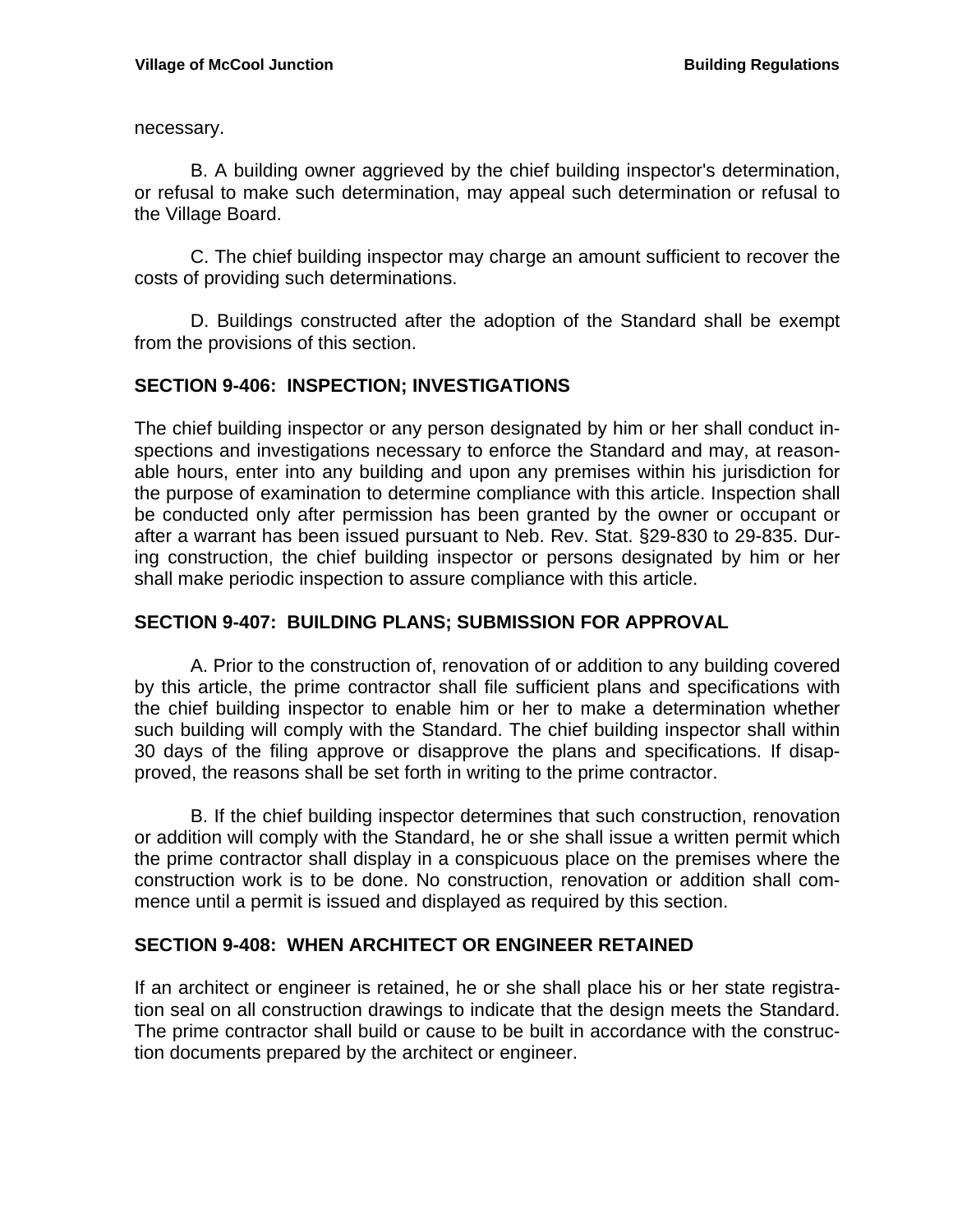# **SECTION 9-409: VIOLATION; PENALTY; ENFORCEMENT**

Any person violating any provision of this article shall be subject to a maximum fine of \$500.00. In addition, the Village may by an action in the District Court enforce the provisions of this article through equity and injunctive processes.